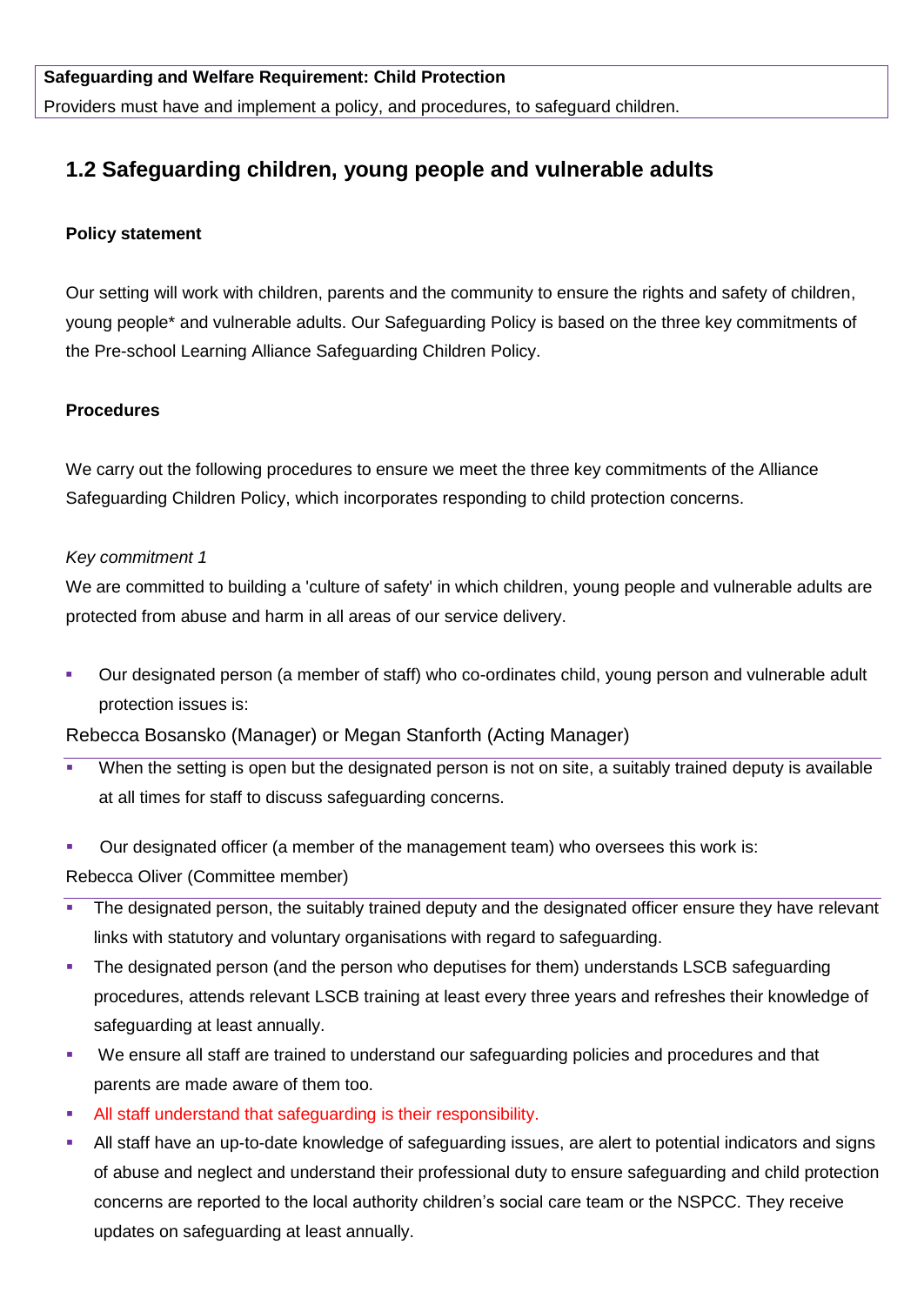- All staff are confident to ask questions in relation to any safeguarding concerns and know not to just take things at face value but can be respectfully sceptical.
- All staff understand the principles of early help (as defined in *Working Together to Safeguard Children*, 2018) and are able to identify those children and families who may be in need of early help and enable them to access it.
- All staff understand the thresholds of significant harm and understand how to access services for families, including for those families who are below the threshold for significant harm, according to arrangements published by the LSCB or safeguarding partners in areas where the safeguarding partners have replaced the LSCB.
- All staff understand their responsibilities under the General Data Protection Regulation and the Data Protection Act 2018, and understand relevant safeguarding legislation, statutory requirements and local safeguarding partner requirements and ensure that any information they may share about parents and their children with other agencies is shared appropriately and lawfully.
- We will support families to receive appropriate early help by sharing information with other agencies in accordance with statutory requirements and legislation.
- We will share information lawfully with safeguarding partners and other agencies where there are safeguarding concerns.
- We will be transparent about how we lawfully process data.
- All staff understand how to escalate their concerns in the event that they feel either the local authority and/or their own organisation has not acted adequately to safeguard and know how to follow local safeguarding procedures to resolve professional disputes between staff and organisations.
- All staff understand what the organisation expects of them in terms of their required behaviour and conduct, and follow our policies and procedures on positive behaviour, online safety (including use of cameras and mobile phones), whistleblowing and dignity at work.
- Children have a key person to build a relationship with, and are supported to articulate any worries, concerns or complaints that they may have in an age appropriate way.
- **All staff understand our policy on promoting positive behaviour and follow it in relation to children** showing aggression towards other children.
- Adequate and appropriate staffing resources are provided to meet the needs of children.
- **Applicants for posts within the setting are clearly informed that the positions are exempt from the** Rehabilitation of Offenders Act 1974.
- **Enhanced criminal records and barred lists checks and other suitability checks are carried out for staff** and volunteers prior to their post being confirmed, to ensure that no disqualified person or unsuitable person works at the setting or has access to the children.
- Where applications are rejected based on information disclosed, applicants have the right to know and to challenge incorrect information.
- Enhanced criminal records and barred lists checks are carried out on anyone living or working on the premises.
- Volunteers must:
	- **-** be aged 17 or over;
	- **-** be considered competent and responsible;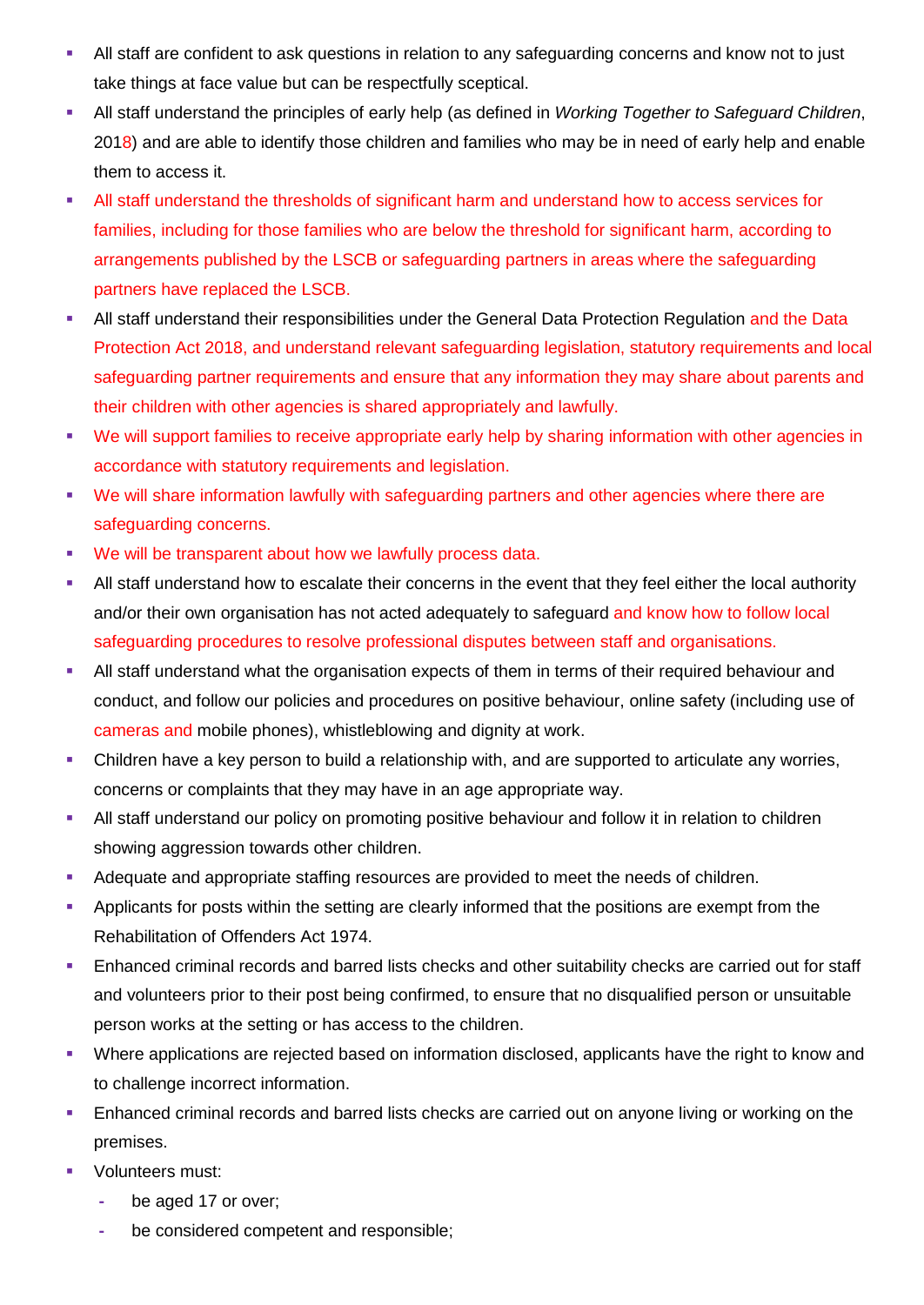- **-** receive a robust induction and regular supervisory meetings;
- **-** be familiar with all the settings policies and procedures;
- **-** be fully checked for suitability if they are to have unsupervised access to the children at any time.
- **Information is recorded about staff qualifications, and the identity checks and vetting processes that** have been completed including:
	- **-** the criminal records disclosure reference number;
	- **-** certificate of good conduct or equivalent where a UK DBS check is not appropriate;
	- **-** the date the disclosure was obtained; and
	- **-** details of who obtained it.
- All staff and volunteers are informed that they are expected to disclose any convictions, cautions, court orders or reprimands and warnings which may affect their suitability to work with children (whether received before or during their employment with us).
- From 31 August 2018, staff and volunteers in childcare settings that are not based on domestic premises are *not* required to notify their line manager if anyone in their household (including family members, lodgers, partners etc.) has any relevant convictions, cautions, court orders, reprimands or warnings or has been barred from, or had registration refused or cancelled in relation to any childcare provision or have had orders made in relation to care of their children. For childminders and childcare provided from domestic settings they will be required to notify if anyone in their household has any relevant convictions, court orders or reprimands or had registration refused or cancelled in relation to childcare provision or have had certain Orders made in relation to the care of their children in accordance with the Childcare Disqualification and Childcare Regulations 2018, and Disqualification under the Childcare Act guidance effective from 31 August 2018.
- Staff receive regular supervision, which includes discussion of any safeguarding issues, and their performance and learning needs are reviewed regularly.
- In addition to induction and supervision, staff are provided with clear expectations in relation to their behaviour [outlined in the employee handbook].
- We notify the Disclosure and Barring Service of any person who is dismissed from our employment, or resigns in circumstances that would otherwise have led to dismissal for reasons of a child protection concern.
- Procedures are in place to record the details of visitors to the setting.
- **Security steps are taken to ensure that we have control over who comes into the setting so that no** unauthorised person has unsupervised access to the children.
- Steps are taken to ensure children are not photographed or filmed on video for any other purpose than to record their development or their participation in events organised by us. Parents sign a consent form and have access to records holding visual images of their child.. Staff do not use personal cameras or filming equipment to record images.
- Personal mobile phones are not used where children are present.
- The designated person in the setting has responsibility for ensuring that there is an adequate online safety policy in place.
- We keep a written record of all complaints and concerns including details of how they were responded to.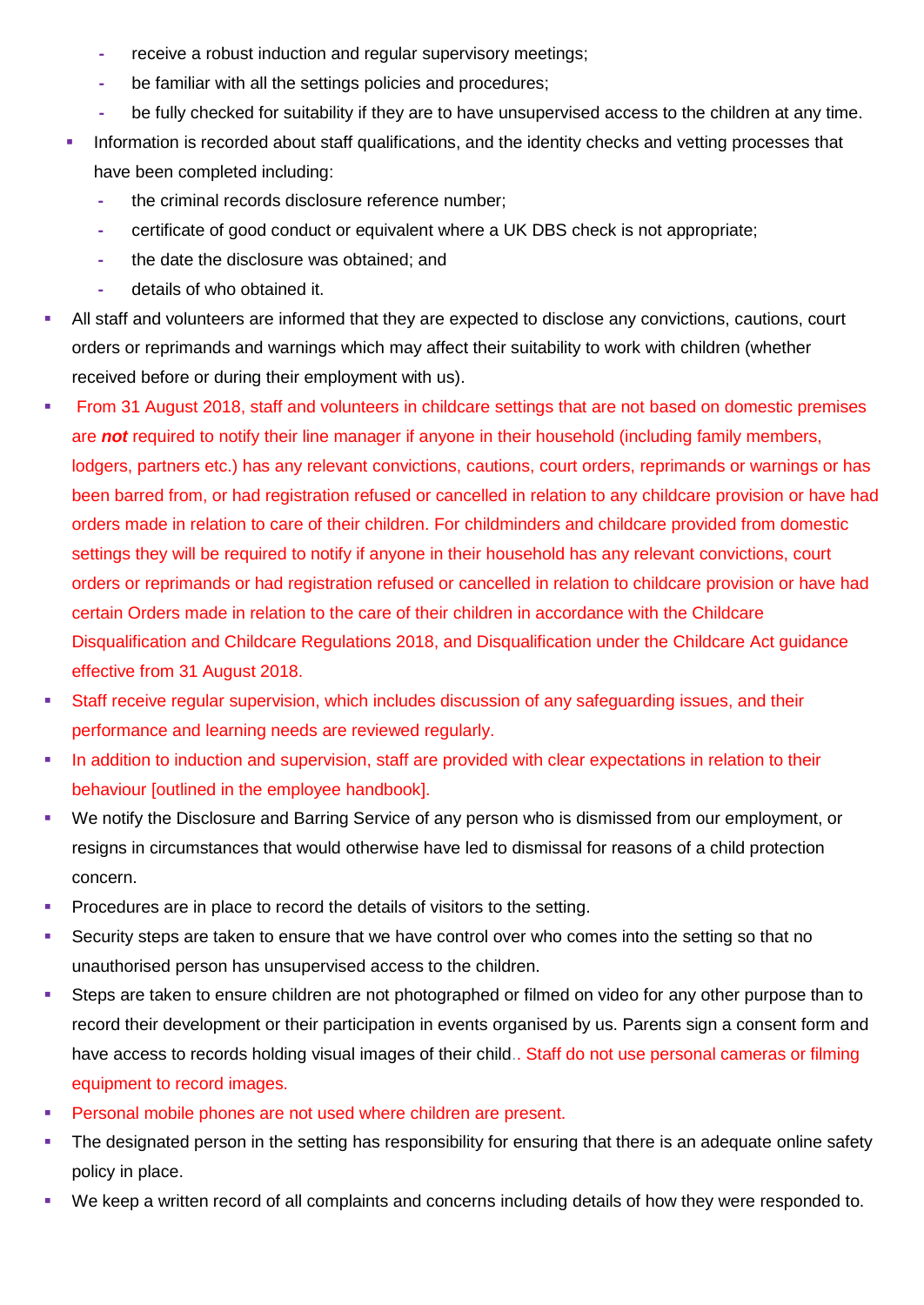- We ensure that robust risk assessments are completed, that they are seen and signed by all relevant staff and that they are regularly reviewed and updated, in line with our health and safety policy.
- **The designated officer will support the designated person to undertake their role adequately and offer** advice, guidance, supervision and support.
- The designated person will inform the designated officer at the first opportunity of every significant safeguarding concern, however this should not delay any referrals being made to children's social care, or where appropriate, the LADO, Ofsted or RIDDOR.

# *Key commitment 2*

We are committed to responding promptly and appropriately to all incidents, allegations or concerns of abuse that may occur and to work with statutory agencies in accordance with the procedures that are set down in 'What to do if you're worried a child is being abused' (HMG, 2015) and the Care Act 2014.

# *Responding to suspicions of abuse*

- We acknowledge that abuse of children can take different forms physical, emotional, and sexual, as well as neglect.
- We ensure that all staff have an understanding of the additional vulnerabilities that arise from special educational needs and/or disabilities, plus inequalities of race, gender, language, religion, sexual orientation or culture, and that these receive full consideration in relation to child, young person or vulnerable adult protection.
- When children are suffering from physical, sexual or emotional abuse, or experiencing neglect, this may be demonstrated through:
	- **-** significant changes in their behaviour;
	- **-** deterioration in their general well-being;
	- **-** their comments which may give cause for concern, or the things they say (direct or indirect
	- **-** disclosure);
	- **-** changes in their appearance, their behaviour, or their play;
	- **-** unexplained bruising, marks or signs of possible abuse or neglect; and
	- **-** any reason to suspect neglect or abuse outside the setting.
- We understand how to identify children who may be in need of early help, how to access services for them
- We understand that we should refer a child who meets the s17 Children Act 1989 child in need definition to local authority children's social work services
- We understand that we should refer any child who may be at risk of significant harm to local authority children's social work services.
- We are aware of the 'hidden harm' agenda concerning parents with drug and alcohol problems and consider other factors affecting parental capacity and risk, such as social exclusion, domestic violence, radicalisation, mental or physical illness and parent's learning disability.
- We are aware that children's vulnerability is potentially increased when they are privately fostered and when we know that a child is being cared for under a private fostering arrangement, we inform our local authority children's social care team.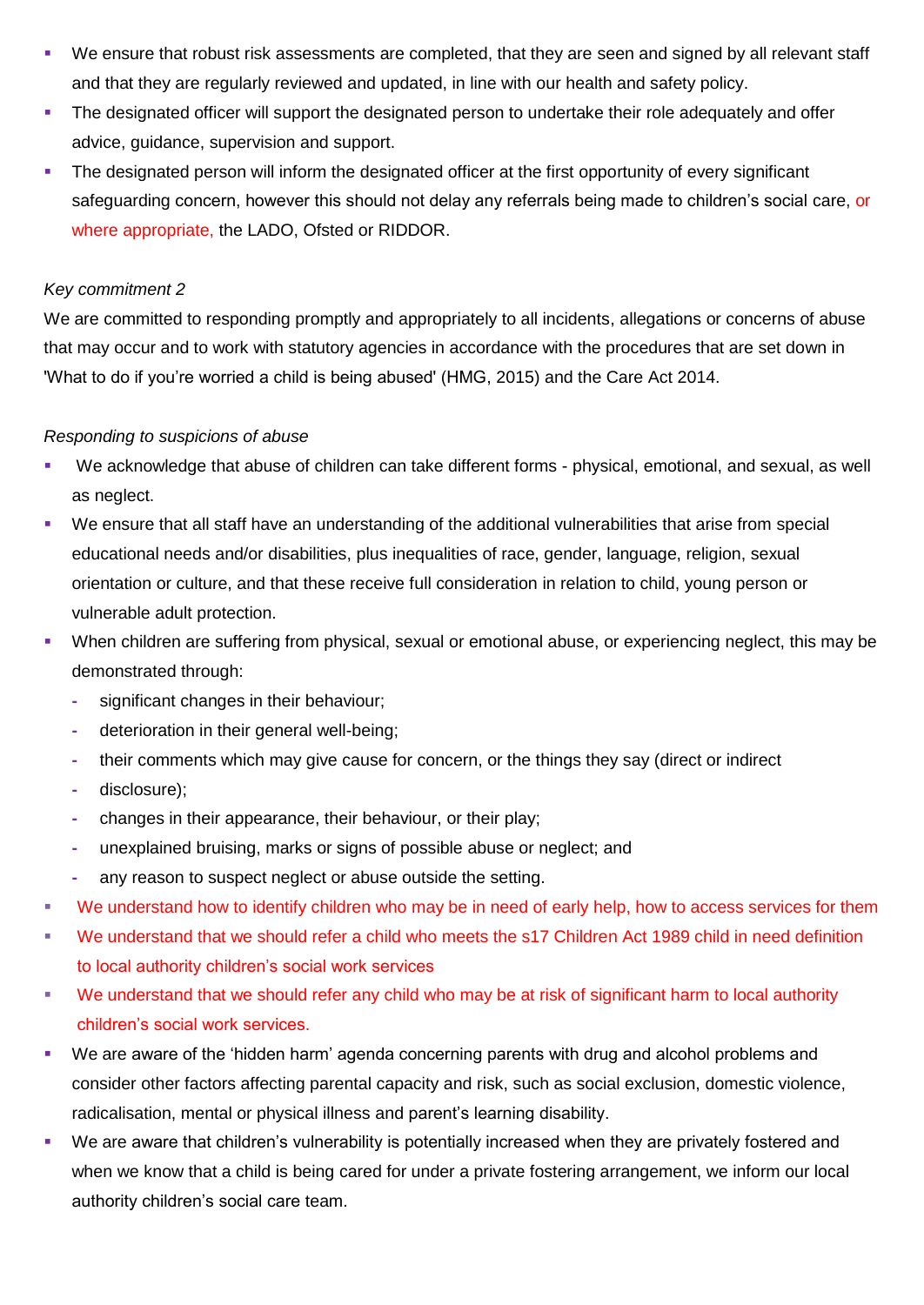- We are prepared to take action if we have concerns about the welfare of a child who fails to arrive at a session when expected. The designated person will take immediate action to contact the child's parent to seek an explanation for the child's absence and be assured that the child is safe and well. If no contact is made with the child's parents and the designated person has reason to believe that the child is at risk of significant harm, the relevant professionals are contacted immediately and LSCB procedures are followed. If the child has current involvement with social care the social worker is notified on the day of the unexplained absence.
- We are aware of other factors that affect children's vulnerability that may affect, or may have affected, children and young people using our provision, such as abuse of children who have special educational needs and/or disabilities; fabricated or induced illness; child abuse linked to beliefs in spirit possession; sexual exploitation of children, including through internet abuse; Female Genital Mutilation and radicalisation or extremism.
- In relation to radicalisation and extremism, we follow the Prevent Duty guidance for England and Wales published by the Home Office and LSCB procedures on responding to radicalisation.
- The designated person completes online Channel training, online Prevent training and attends local WRAP training where available to ensure they are familiar with the local protocol and procedures for responding to concerns about radicalisation.
- We are aware of the mandatory duty that applies to teachers, and health workers to report cases of Female Genital Mutilation to the police. We are also aware that early years practitioners should follow local authority published safeguarding procedures to respond to FGM and other safeguarding issues, which involves contacting police if a crime of FGM has been or may be about to be committed.
- We also make ourselves aware that some children and young people are affected by gang activity, by complex, multiple or organised abuse, through forced marriage or honour based violence or may be victims of child trafficking. While this may be less likely to affect young children in our care, we may become aware of any of these factors affecting older children and young people who we may come into contact with.
- If we become concerned that a child may be a victim of modern slavery or human trafficking we will refer to the National Referral Mechanism, as soon as possible and refer and/or seek advice to the local authority children's social work service and/or police.
- We will be alert to the threats children may face from outside their families, such as that posed by organised crime groups such as county lines and child sexual exploitation, online use and from within peer groups and the wider community.
- Where we believe that a child in our care or that is known to us may be affected by any of these factors we follow the procedures below for reporting child protection and child in need concerns and follow the LSCB procedures, or when they come into force replacing the LSCB, we will follow the local procedures as published by the local safeguarding partners.
- Where such indicators are apparent, the child's key person makes a dated record of the details of the concern and discusses what to do with the member of staff who is acting as the designated person. The information is stored on the child's personal file.
- In the event that a staff member or volunteer is unhappy with the decision made of the designated person in relation to whether to make a safeguarding referral they must follow escalation procedures.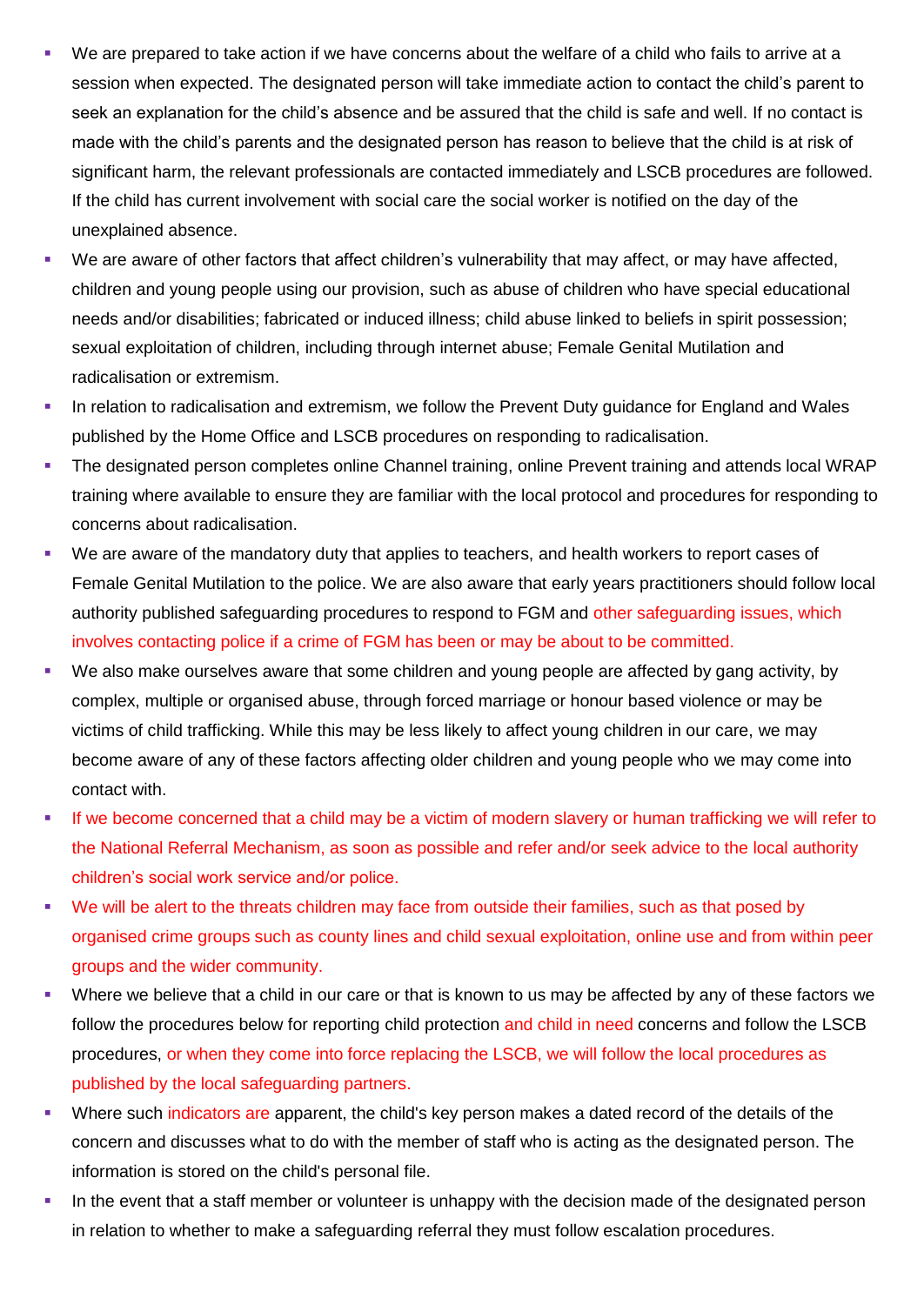- We refer concerns about children's welfare to the local authority children's social care team and co-operate fully in any subsequent investigation. NB In some cases this may mean the police or another agency identified by the Local Safeguarding Children Board (or the local safeguarding partners when their published safeguarding arrangements take over from the LSCB).
- We respond to any disclosures sensitively and appropriately and take care not to influence the outcome either through the way we speak to children or by asking questions of children (although we may check out/clarify the details of what we think they have told us with them).
- We take account of the need to protect young people aged 16-19 as defined by the Children Act 1989. This may include students or school children on work placement, young employees or young parents. Where abuse or neglect is suspected we follow the procedure for reporting any other child protection concerns. The views of the young person will always be taken into account in an age appropriate way, but the setting may override the young person's refusal to consent to share information if it feels that it is necessary to prevent a crime from being committed or intervene where one may have been, or to prevent harm to a child or adult. Sharing confidential information without consent is done only where not sharing it could be worse than the outcome of having shared it.
- All staff are also aware that adults can also be vulnerable and know how to refer adults who are in need of community care services.
- All staff know that they can contact the NSPCC whistleblowing helpline if they feel that or organisation and the local authority have not taken appropriate action to safeguard a child and this has not been addressed satisfactorily through organisational escalation and professional challenge procedures.
- **We have a whistleblowing policy in place.**
- Staff/volunteers know they can contact the organisation Public Concern at Work for advice relating to whistleblowing dilemmas.

# *Recording suspicions of abuse and disclosures*

- Where a child makes comments to a member of staff that give cause for concern (disclosure), or a member of staff observes signs or signals that give cause for concern, such as significant changes in behaviour; deterioration in general well-being; unexplained bruising, marks or signs of possible abuse or neglect; that member of staff:
	- **-** listens to the child, offers reassurance and gives assurance that she or he will take action;
	- **-** does not question the child, although it is OK to ask questions for the purposes of clarification;
	- **-** makes a written record that forms an objective record of the observation or disclosure that includes: the date and time of the observation or the disclosure; the exact words spoken by the child as far as possible; the name of the person to whom the concern was reported, with the date and time; and the names of any other person present at the time.
- These records are signed and dated and kept in the child's personal file, which is kept securely and confidentially.
- The member of staff acting as the designated person is informed of the issue at the earliest opportunity, and always within one working day.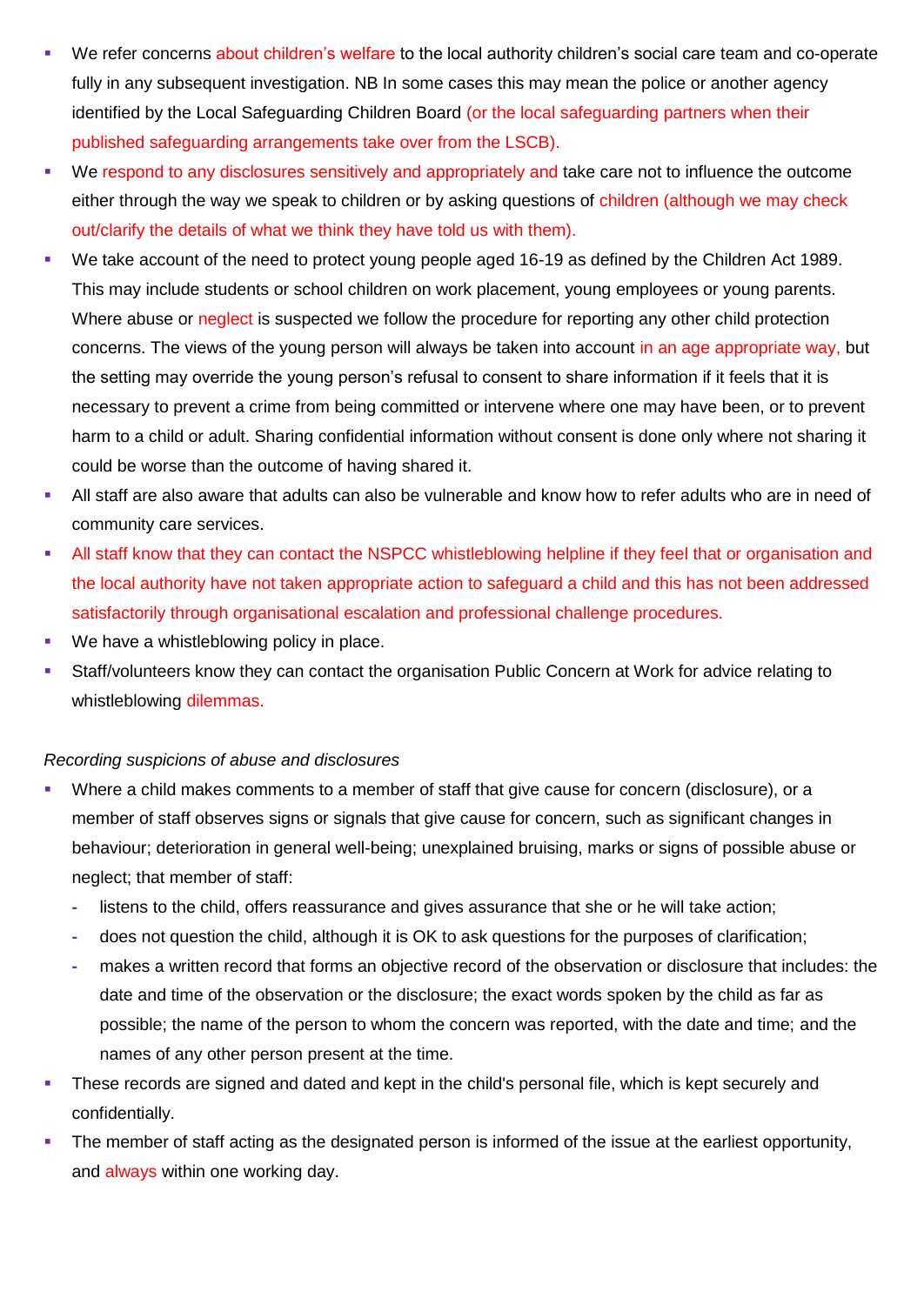Where the Local Safeguarding Children Board or local safeguarding partners safeguarding procedures stipulates the process for recording and sharing concerns, we include those procedures alongside this procedure and follow the steps set down by the Local Safeguarding Children Board.

# *Making a referral to the local authority children's social care team*

- The Pre-school Learning Alliance's publication *Safeguarding Children* contains procedures to help in making a referral to the local children's social care team, as well as template forms for recording concerns and to assist with making a referral.
- We keep a copy of this document alongside the procedures for recording and reporting set down by our Local Safeguarding Children Board, which we follow where local procedures differ from those of the Preschool Learning Alliance.

# *Escalation process*

- If we feel that a referral made has not been dealt with properly or that concerns are not being addressed or responded to, we will follow the LSCB escalation process.
- We will ensure that staff are aware of how to escalate concerns.
- We will follow local procedures published by the LSCB or safeguarding partners to resolve professional disputes.

# *Informing parents*

- Parents are normally the first point of contact. Concerns are normally discussed with parents to gain their view of events, unless it is felt that this may put the child or other person at risk, or may interfere with the course of a police investigation, or may unduly delay the referral, or unless it is otherwise unreasonable to seek consent. Advice will be sought from social care, or in some circumstances police, where necessary.
- Parents are informed when we make a record of concerns in their child's file and that we also make a note of any discussion we have with them regarding a concern.
- If a suspicion of abuse warrants referral to social care, parents are informed at the same time that the referral will be made, except where the procedures of the Local Safeguarding Children Board/Local Safeguarding Partners does not allow this, for example, where it is believed that the child may be placed at risk.
- This will usually be the case where the parent is the likely abuser or where sexual abuse may have occurred.
- If there is a possibility that advising a parent beforehand may place a child at greater risk (or interfere with a police response) the designated person should consider seeking advice from children's social care, about whether or not to advise parents beforehand, and should record and follow the advice given.

# *Liaison with other agencies and multi-agency working*

- We work within the Local Safeguarding Children Board/Local Safeguarding Partners guidelines.
- The current version of 'What to do if you're worried a child is being abused' is available for parents and staff and all staff are familiar with what they need to do if they have concerns.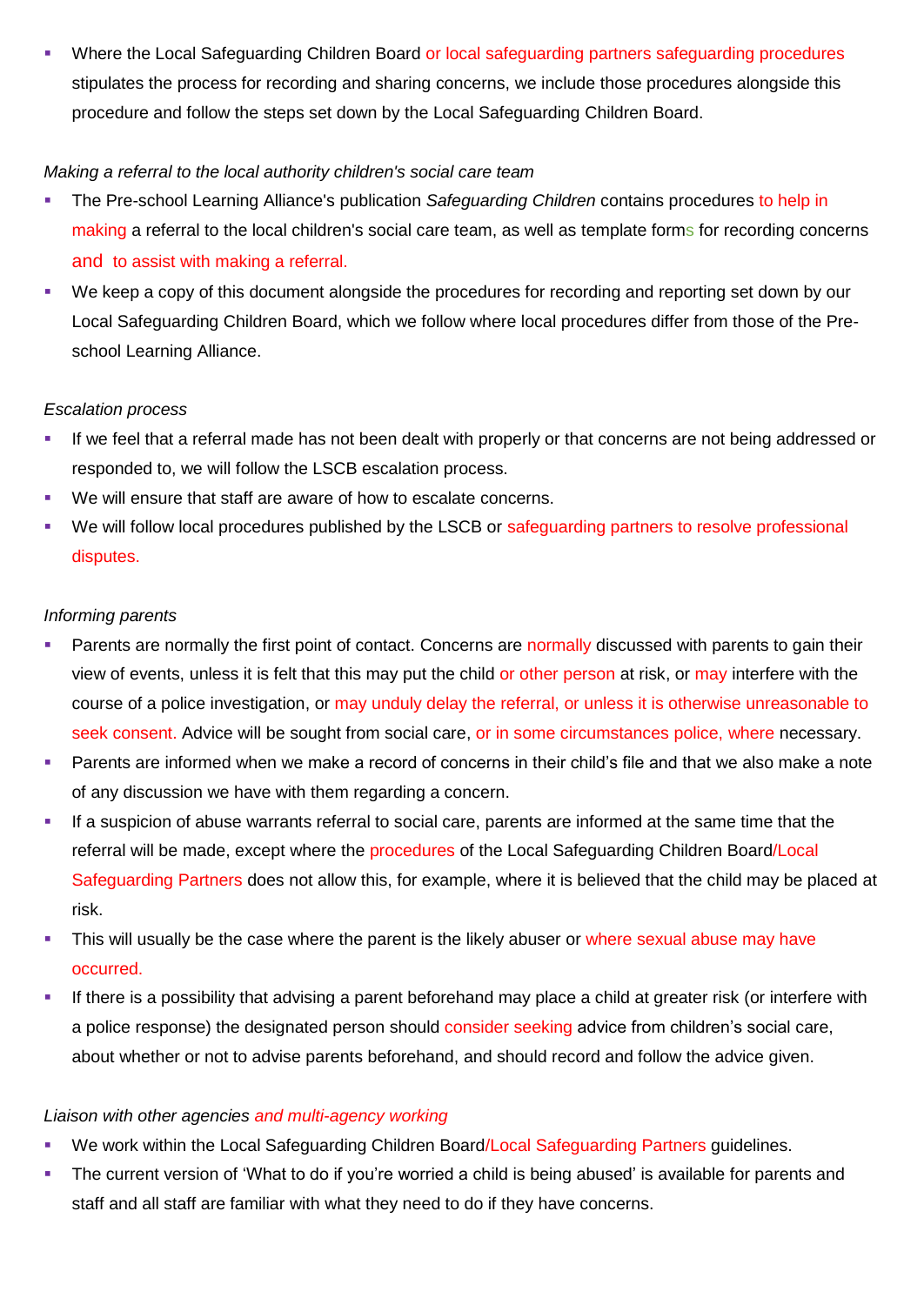- We have procedures for contacting the local authority regarding child protection issues and concerns about children's welfare, including maintaining a list of names, addresses and telephone numbers of social workers, to ensure that it is easy, in any emergency, for the setting and children's social care to work well together.
- We notify Ofsted of any incident or accident and any changes in our arrangements which may affect the well-being of children or where an allegation of abuse is made against a member of staff (whether the allegations relate to harm or abuse committed on our premises or elsewhere). Notifications to Ofsted are made as soon as is reasonably practicable, but at the latest within 14 days of the allegations being made.
- Contact details for the local National Society for the Prevention of Cruelty to Children (NSPCC) are also kept.

# *Allegations against staff and persons in position of trust*

- We ensure that all parents know how to complain about the behaviour or actions of staff or volunteers within the setting, or anyone living or working on the premises occupied by the setting, which may include an allegation of abuse.
- We ensure that all staff volunteers and anyone else working in the setting knows how to raise concerns that they may have about the conduct or behaviour of other people including staff/colleagues.
- We differentiate between allegations, and concerns about the quality of care or practice and complaints and have a separate process for responding to complaints.
- We respond to any inappropriate behaviour displayed by members of staff, volunteer or any other person living or working on the premises, which includes:
	- **-** inappropriate sexual comments;
	- **-** excessive one-to-one attention beyond the requirements of their usual role and responsibilities, or inappropriate sharing of images
- We will recognise and respond to allegations that a person who works with children has:
	- **-** behaved in a way that has harmed a child, or may have harmed a child
	- **-** possibly committed a criminal offence against or related to a child
	- **-** behaved towards a child or children in a way that indicates they may pose a risk of harm to children
- we respond to any concerns raised by staff and volunteers who know how to escalate their concerns if they are not satisfied with our response
- We respond to any disclosure by children or staff that abuse by a member of staff or volunteer within the setting, or anyone living or working on the premises occupied by the setting, may have taken, or is taking place, by first recording the details of any such alleged incident.
- We refer any such complaint immediately to a senior manager within the organisation and the Local Authority Designated Officer (LADO) as necessary to investigate and/or offer advice:

*Diane Leith 01609 533895 (name and phone number)*

- We also report any such alleged incident to Ofsted (unless advised by LADO that this is unnecessary due to the incident not meeting the threshold), as well as what measures we have taken. We are aware that it is an offence not to do this.
- We co-operate entirely with any investigation carried out by children's social care in conjunction with the police.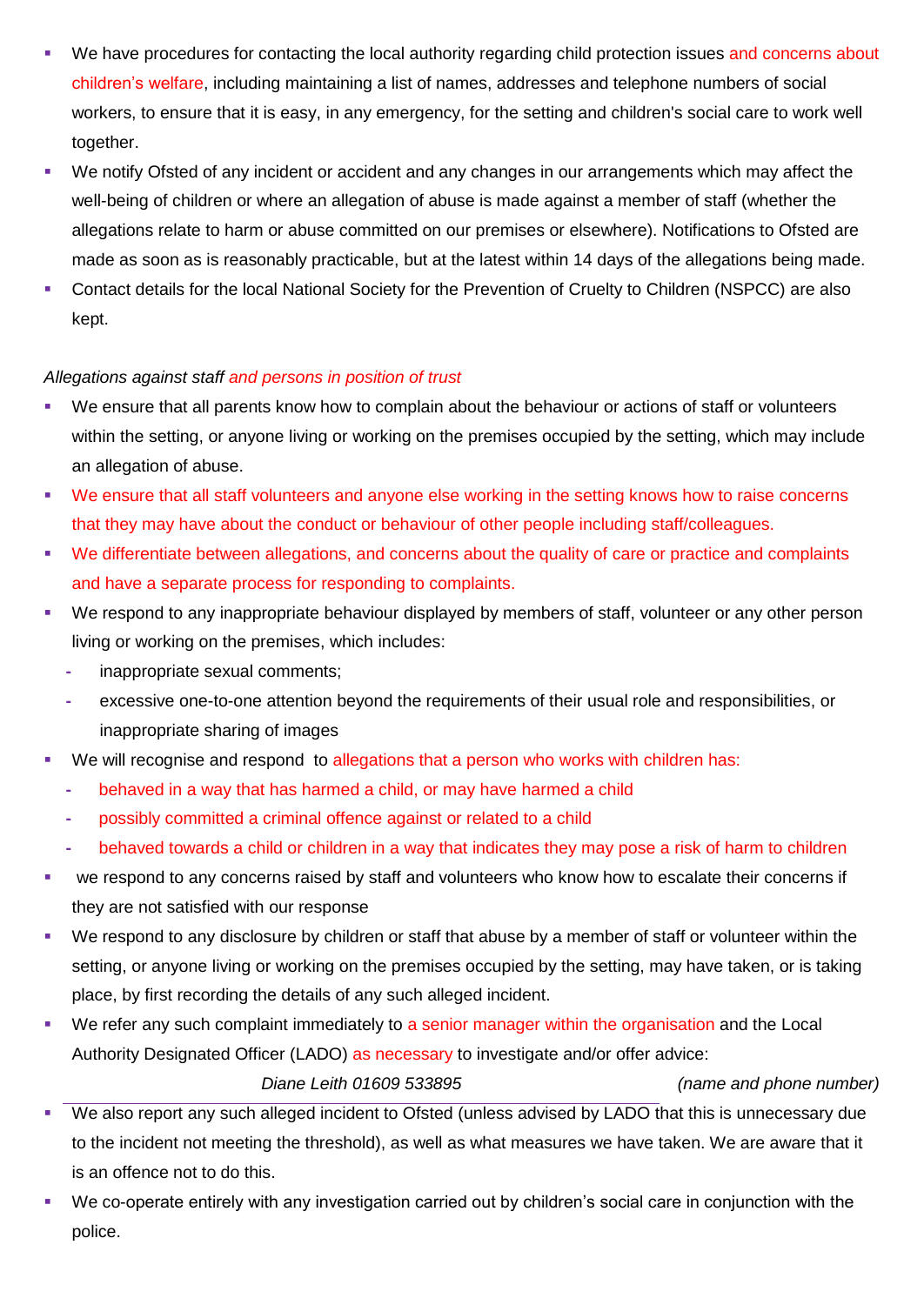Where the management team and children's social care agree it is appropriate in the circumstances, the member of staff or volunteer will be suspended for the duration of the investigation. This is not an indication of admission that the alleged incident has taken place, but is to protect the staff, as well as children and families, throughout the process. Where it is appropriate and practical and agreed with LADO, we will seek to offer an alternative to suspension for the duration of the investigation, if an alternative is available that will safeguard children and not place the affected staff or volunteer at risk.

#### *Disciplinary action*

Where a member of staff or volunteer has been dismissed due to engaging in activities that caused concern for the safeguarding of children or vulnerable adults, we will notify the Disclosure and Barring Service of relevant information, so that individuals who pose a threat to children and vulnerable groups can be identified and barred from working with these groups.

#### *Key commitment 3*

We are committed to promoting awareness of child abuse issues throughout our training and learning programmes for adults. [We are/I am] also committed to empowering children through our early childhood curriculum, promoting their right to be strong, resilient and listened to.

# *Training*

- **Training opportunities are sought for all adults involved in the setting to ensure that they are able to** recognise the signs and signals of possible physical abuse, emotional abuse, sexual abuse (including child sexual exploitation) and neglect and that they are aware of the local authority guidelines for making referrals. Training opportunities should also cover extra familial threats such as online risks, radicalisation and grooming, and how to identify and respond to families who may be in need of early help, and organisational safeguarding procedures.
- Designated persons receive appropriate training, as recommended by the Local Safeguarding Children Board, every two years and refresh their knowledge and skills at least annually.
- We ensure that all staff know the procedures for reporting and recording any concerns they may have about the provision.
- We ensure that all staff receive updates on safeguarding via emails, newsletters, online training and/or discussion at staff meetings at least once a year.

# *Planning*

 The layout of the rooms allows for constant supervision. No child is left alone with staff or volunteers in a one-to-one situation without being within sight or hearing of other staff or volunteers.

# *Curriculum*

 We introduce key elements of keeping children safe into our programme to promote the personal, social and emotional development of all children, so that they may grow to be strong, resilient and listened to and so that they develop an understanding of why and how to keep safe.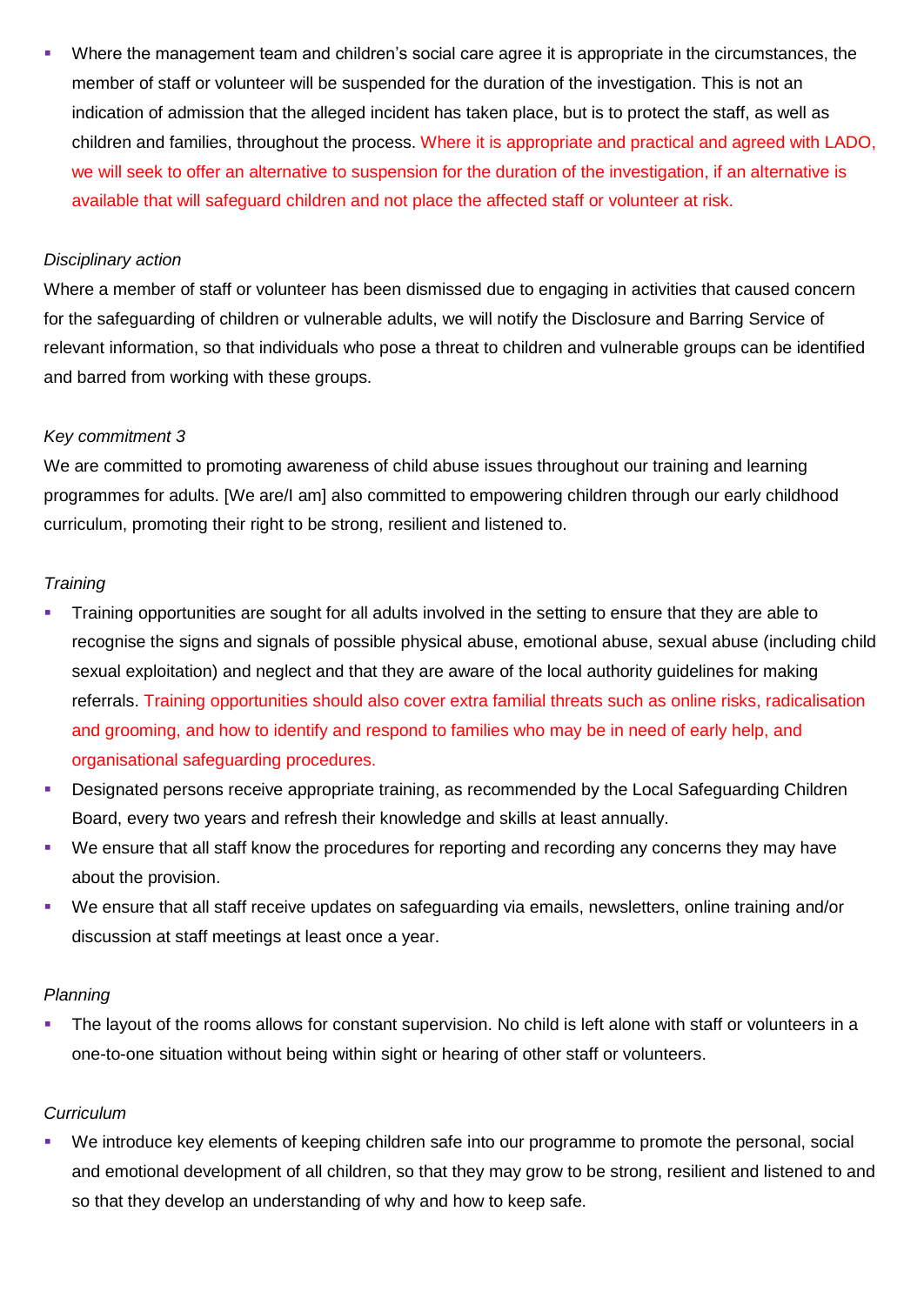- We create within the setting a culture of value and respect for individuals, having positive regard for children's heritage arising from their colour, ethnicity, languages spoken at home, cultural and social background.
- We ensure that this is carried out in a way that is developmentally appropriate for the children.

# *Confidentiality*

 All suspicions and investigations are kept confidential and shared only with those who need to know. Any information is shared under the guidance of the Local Safeguarding Children Board/Local Safeguarding Partners and in line with the GDPR, Data Protection Act 2018, and Working Together 2018.

# *Support to families*

- We believe in building trusting and supportive relationships with families, staff and volunteers.
- We make clear to parents our role and responsibilities in relation to child protection, such as for the reporting of concerns, information sharing, monitoring of the child, and liaising at all times with the local children's social care team.
- We will continue to welcome the child and the family whilst investigations are being made in relation to any alleged abuse.
- We follow the Child Protection Plan as set by the child's social worker in relation to the setting's designated role and tasks in supporting that child and their family, subsequent to any investigation.
- We will engage with any child in need plan or early help plan as agreed.
- Confidential records kept on a child are shared with the child's parents or those who have parental responsibility for the child in accordance with the Confidentiality and Client Access to Records procedure, and only if appropriate under the guidance of the Local Safeguarding Children Board.

# **Legal framework**

# *Primary legislation*

- Children Act (1989 s47)
- **Protection of Children Act (1999)**
- The Children Act (2004 s11)
- Children and Social Work Act 2017
- **Safeguarding Vulnerable Groups Act (2006)**
- Childcare Act (2006)
- Child Safeguarding Practice Review and Relevant Agency (England) Regulations 2018

# *Secondary legislation*

- Sexual Offences Act (2003)
- **Criminal Justice and Court Services Act (2000)**
- **Equality Act (2010)**
- General Data Protection Regulations (GDPR) (2018)
- Childcare (Disqualification) Regulations (2009)